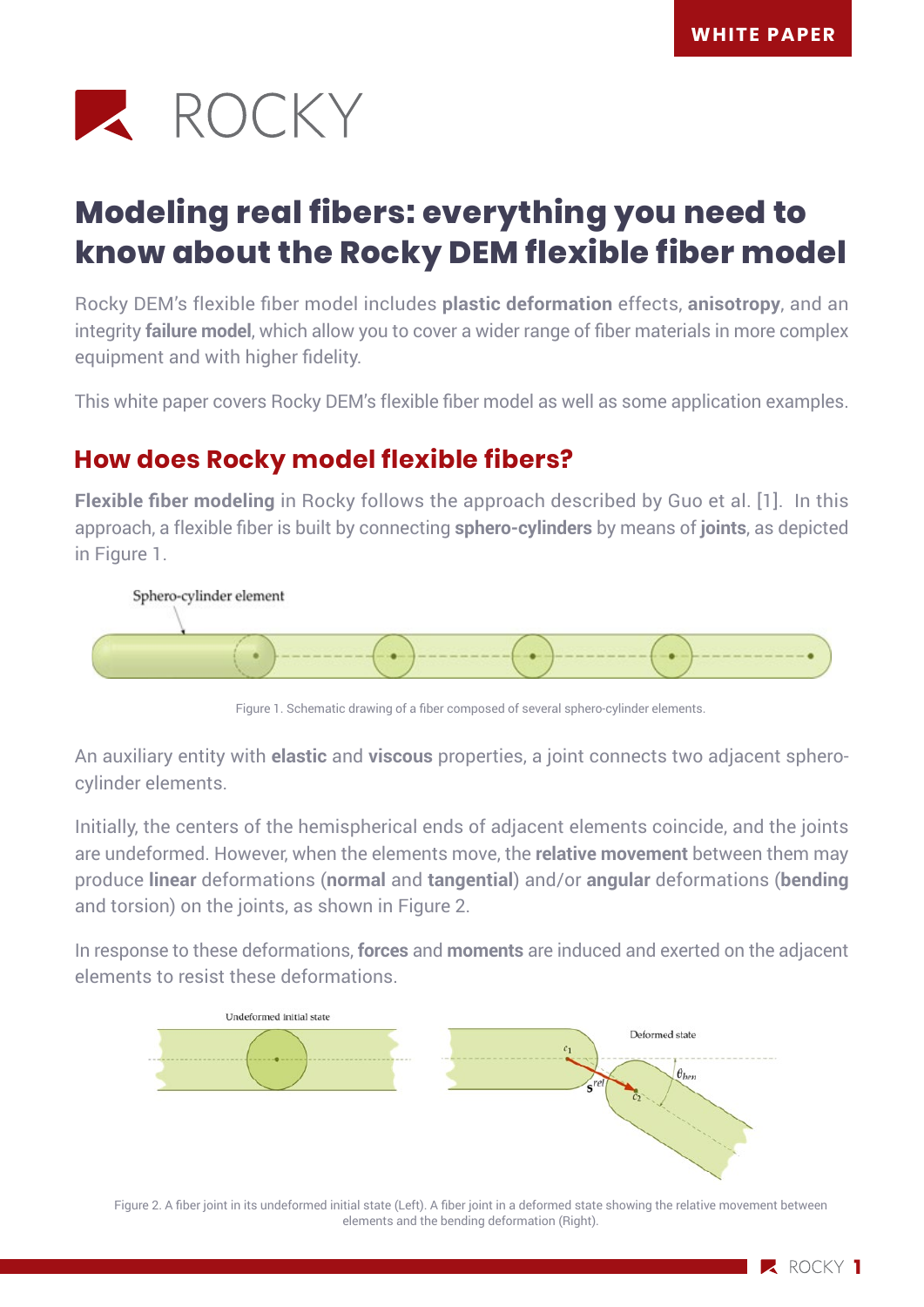## **What if the fiber has a complex shape?**

Using the Rocky flexible fiber model, you are not limited to **straight fibers**. You can create your own fiber shape using the **custom fibers** option, in which **sphero-cylinder** segments can be arranged to form **complex, multi-branched geometries,** as shown in Figure 3.

Also, the modeled segments can have **different diameters** and **Young's moduli**. This allows you to define a custom fiber with **non-uniform flexibility**.



Figure 3. Multi-branched fiber with different diameters and non-uniform flexibility.

The video below shows an example where each particle has a different combination of **bending stiffness** for its branches.



Video 1. Custom flexible fibers with different bending stiffnesses for its branches.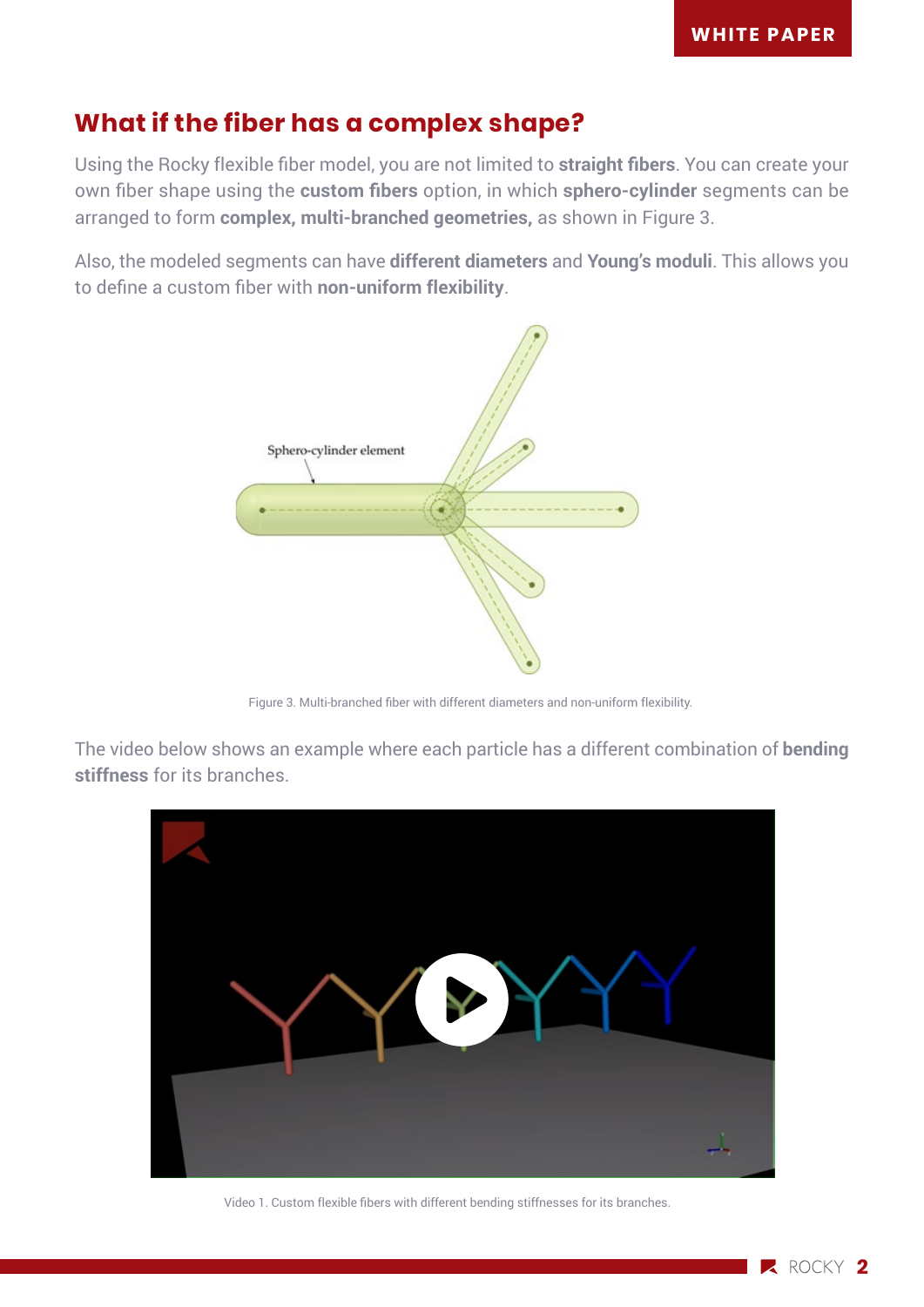## **What if the fiber is anisotropic?**

It is possible to define an elastic ratio **individually** for each joint deformation: **normal, tangential, bending,** and torsion. By defining a ratio that multiplies the stiffness computed from the particle material and geometrical properties, you can tune the **effective stiffness** for one or more directions. Using the anisotropic model, the range of materials that can be modeled is considerably wider.

In the example shown in Figure 4 below, similar flexible fibers are bending due to their own weight. In purple, the fiber is isotropic, i.e., it has the same stiffness for bending as for traction. In yellow, the fiber is anisotropic, and the bending resistance is almost null. The image on the right shows how the yellow fiber's behavior matches an analytical catenary curve.





Figure 4. Anisotropy Influence: The purple fiber has the same bending stiffness for all deformations, whereas the yellow fiber has bending stiffness less than other stiffnesses (Left). The yellow fiber anisotropic behavior closely matches a catenary curve (Right).

# **How do you compute the forces and moments?**

For a flexible fiber, the forces and moments are computed (as is the case for any other particle in Rocky) as functions of the **linear and angular deformations**. The different models available in Rocky are described below.

#### **The linear elastic model**

This is the most basic model in Rocky. In this model, the forces (normal force,  $\,F_{\scriptscriptstyle n}\,$  and tangential force,  $\,F_{_{\tau}}\,)$  and moments (bending moment,  $\,M_{_{ben}}$  and torsional moment,  $M_{_{tor}}\,$  ) are **directly**  $\bm{p}$ roportional to the deformations (normal deformation,  $s^{rel}_n$ , tangential deformation,  $s^{rel}_\tau$ , angular bending deformation,  $\theta_{\text{b}_{\text{e}_{\text{e}_{\text{e}}}}$  and angular torsional deformation,  $\theta_{\text{t}_{\text{e}_{\text{e}_{\text{e}}}}}$ ), as shown in Figure 5.

**2** Rocky 3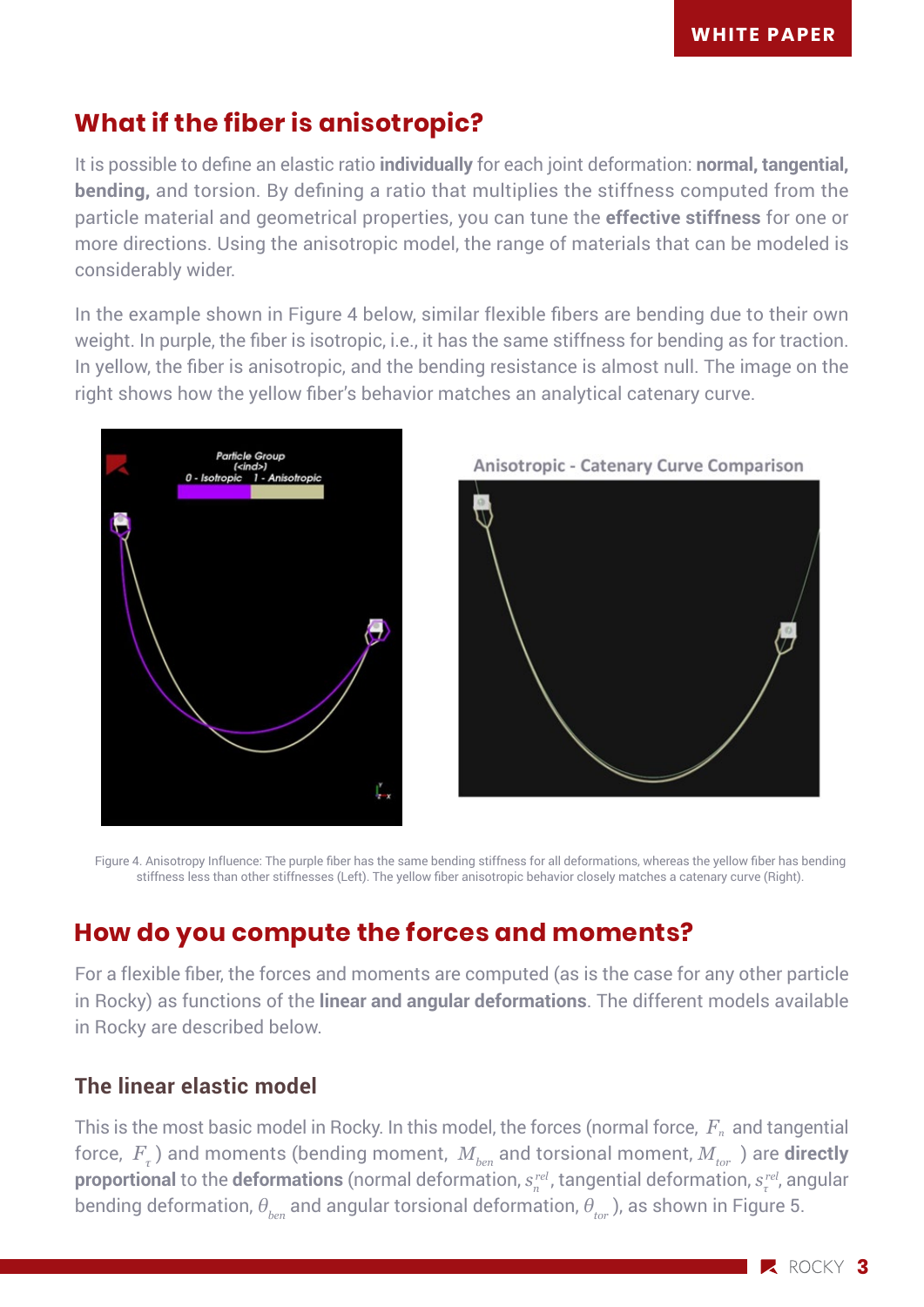$F_n$ 

Each proportionality factor (**stiffness**, *K* ) is computed based on material properties (Young's modulus and Poisson's ratio) and geometrical properties (such as cross-sectional area and moments of inertia).

$$
\begin{aligned} F_n &= K_n s_n^{rel} \\ F_{\tau} &= K_{\tau} s_{\tau}^{rel} \\ M_{ben} &= K_{ben} \theta_{ben} \\ M_{tor} &= K_{tor} \theta_{tor} \end{aligned} \qquad \qquad \begin{aligned} F_{\tau} \\ &= K_{ther} \theta_{ben} \\ H_{\tau} \end{aligned}
$$

Figure 5. Forces and moments for the linear elastic model, where  $F_n$  is the normal force,  $\,F_{\tau}$  is the tangential force,  $\,M_{\rm \it ben}$  is the bending moment,  $M_{tor}$  is the torsional moment,  $s^{rel}_n$  is the normal deformation,  $s^{rel}_n$  is the tangential deformation,  $\theta_{ben}$  is the angular bending deformation, *θtor* is the angular torsional deformation, K*n* is the normal stiffness, K*<sup>τ</sup>* is the tangential stiffness, K*ben* is the bending stiffness and K<sub>tor</sub> is the torsional stiffness.

#### **The linear elastic + viscous damping model**

In order to dissipate oscillations, it is possible to add **viscous damping forces** (normal viscous damping force,  $F_n^v$  and tangential viscous damping force,  $F_\tau^v$  ) and **moments** (bending damping moment,  $M^v_{\scriptscriptstyle{ben}}$  and torsional viscous damping moment,  $M^v_{\scriptscriptstyle{tor}}$  ) to the elastic ones. For this model, the damping terms are proportional to the **relative linear velocities** (normal velocity,  $v_{n}^{\it rel}$  and tangential velocity  $v_\tau^{\textit{rel}}$  ) and relative **angular velocities** (bending angular velocity,  $\omega_{_{ben}}$  and torsional angular velocity ω<sub>tor</sub>).

When using this model, forces and moments are modeled as the sum of two parts: an **elastic** one and a **damping** one, as shown in Figure 6.

$$
\begin{array}{l} F_n^v=C_n v_n^{rel}\\ F_\tau^v=C_\tau v_\tau^{rel}\\ M^v_{ben}=C_{ben}\omega^{rel}_{ben}\\ M^v_{tor}=C_{tor}\omega^{rel}_{tor}\\ \end{array}\qquad \qquad \begin{array}{l} F_{\tau^{+F^v_\tau}}\\ \begin{matrix} \vphantom{\int\limits_{F_{n}+F^n_\tau}}\frac{F_{n}+F^n_\tau}{F_{n}+F^n_\tau} \end{matrix} } \end{array}
$$

Figure 6. Viscous damping forces and moments for the viscous damping model, where  $F^v_n$  is the normal viscous damping force,  $F^v_r$  is the tangential viscous damping force,  $M^v_{ben}$  is the bending damping moment,  $M^v_{\tau or}$  is the torsional viscous damping moment,  $~v^{rel}_n$  is the normal velocity, *v<sup>τ</sup> rel* is the tangential velocity, ω*ben* is the bending angular velocity and ω*tor* is the torsional angular velocity.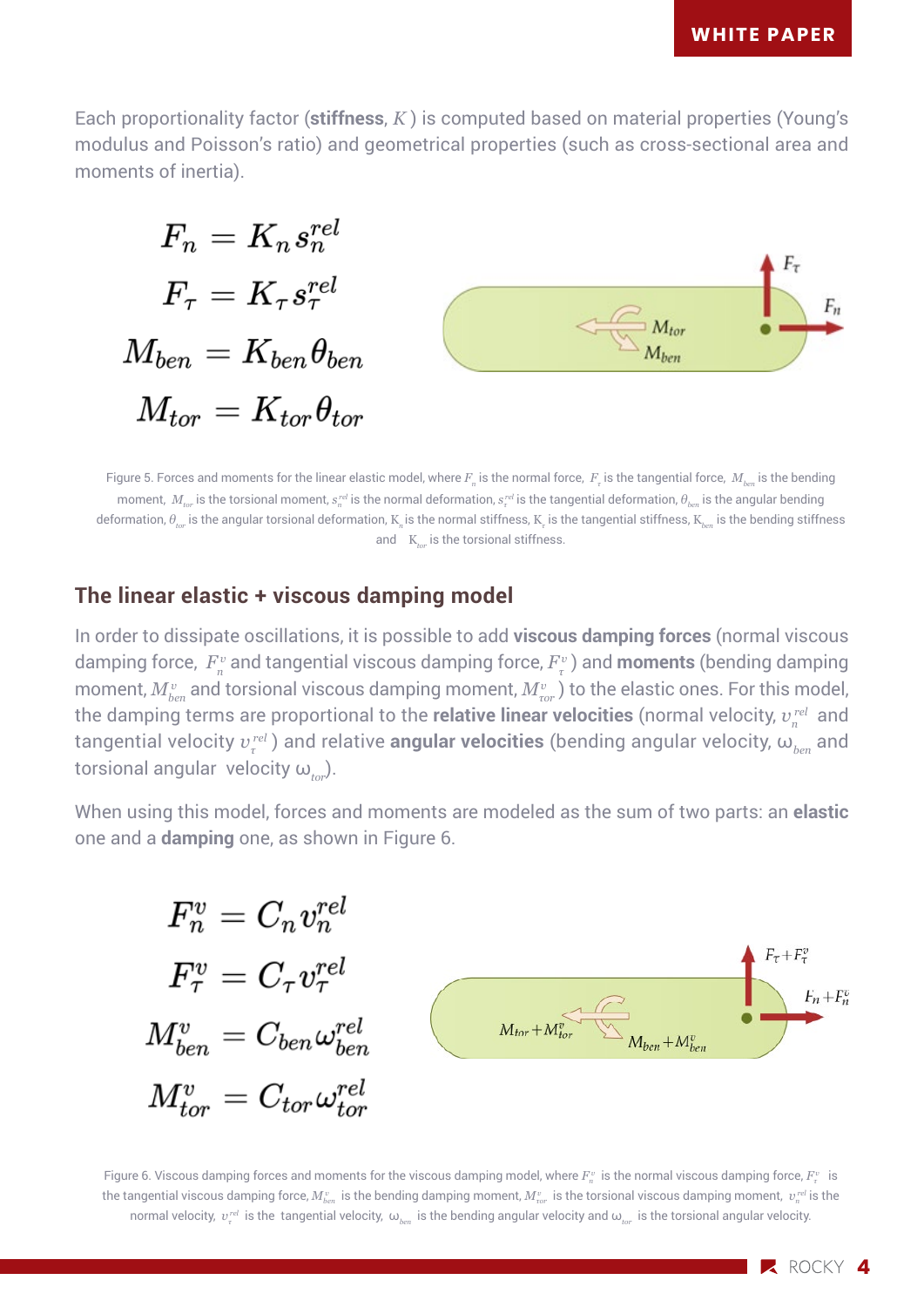#### **The bilinear elastoplastic model**

In the same line of modeling different materials, the bilinear elastoplastic model was added as an extra option. This model is applied only to angular deformations (bending and torsion) and includes two linear regimes with different stiffnesses, as shown in Figure 7. The transition between the elastic and elastoplastic regimes occurs at a limiting angle, given by the user.



Figure 7. Bilinear elastoplastic model regimes.

Video 2 below shows how the fiber bends differently before and after reaching this limiting angle.



Video 2. Fiber bending before and after reaching the limiting angle for the bilinear elastoplastic model.

**2** ROCKY 5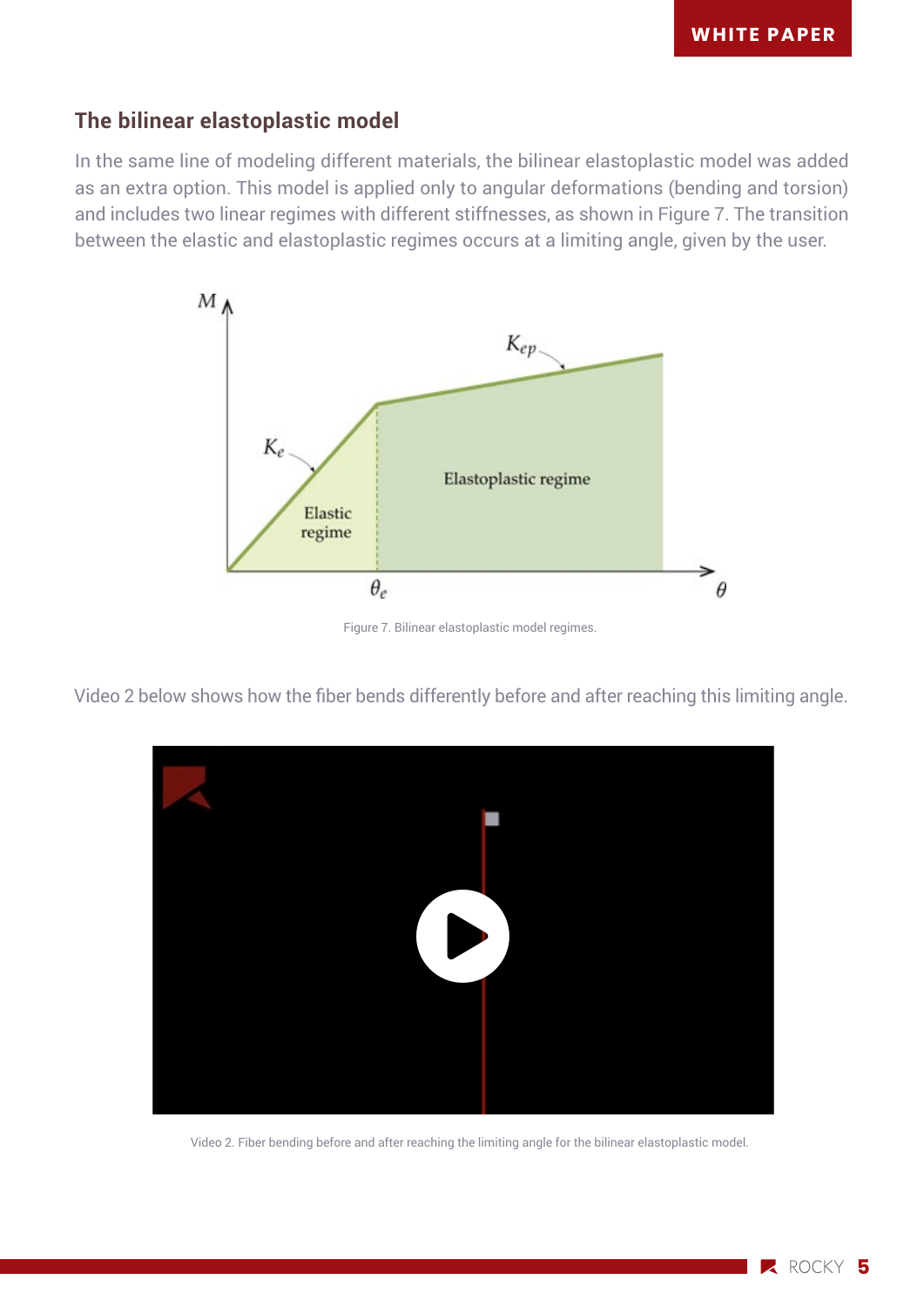#### **The bilinear elastoplastic model with failure**

When using the **bilinear elastoplastic** model, you can add a **failure criterion**. When the failure option is enabled, a **sudden drop** on the moment value happens when the angular deformation reaches the limiting value that controls the elastic-elastoplastic regime transition.

The **bilinear elastoplastic** model allows you to model the loss of joint stiffness without rupture, i.e., without element separation. This model can be used, for example, to model green tree twigs or branches. The behavior of the fiber before and after failure can be seen in Video 3 below.



Video 3. Fiber modeled using the bilinear elasto-plastic model with the failure criterion.

# **What if you want the flexible fibers to break?**

In Rocky DEM, flexible fibers can break according to two different criteria, as explained below.

#### **Griffith surface energy criterion for breakage**

With the Griffith surface energy criterion, **rupture** occurs when the **tensile stress** at the joint is greater than the **fracture stress**, *σ<sup>n</sup> f* (as shown in Figure 8). The **fracture stress**, by its turn, is related to the **surface energy**.



Figure 8. Griffith surface energy criterion for breakage.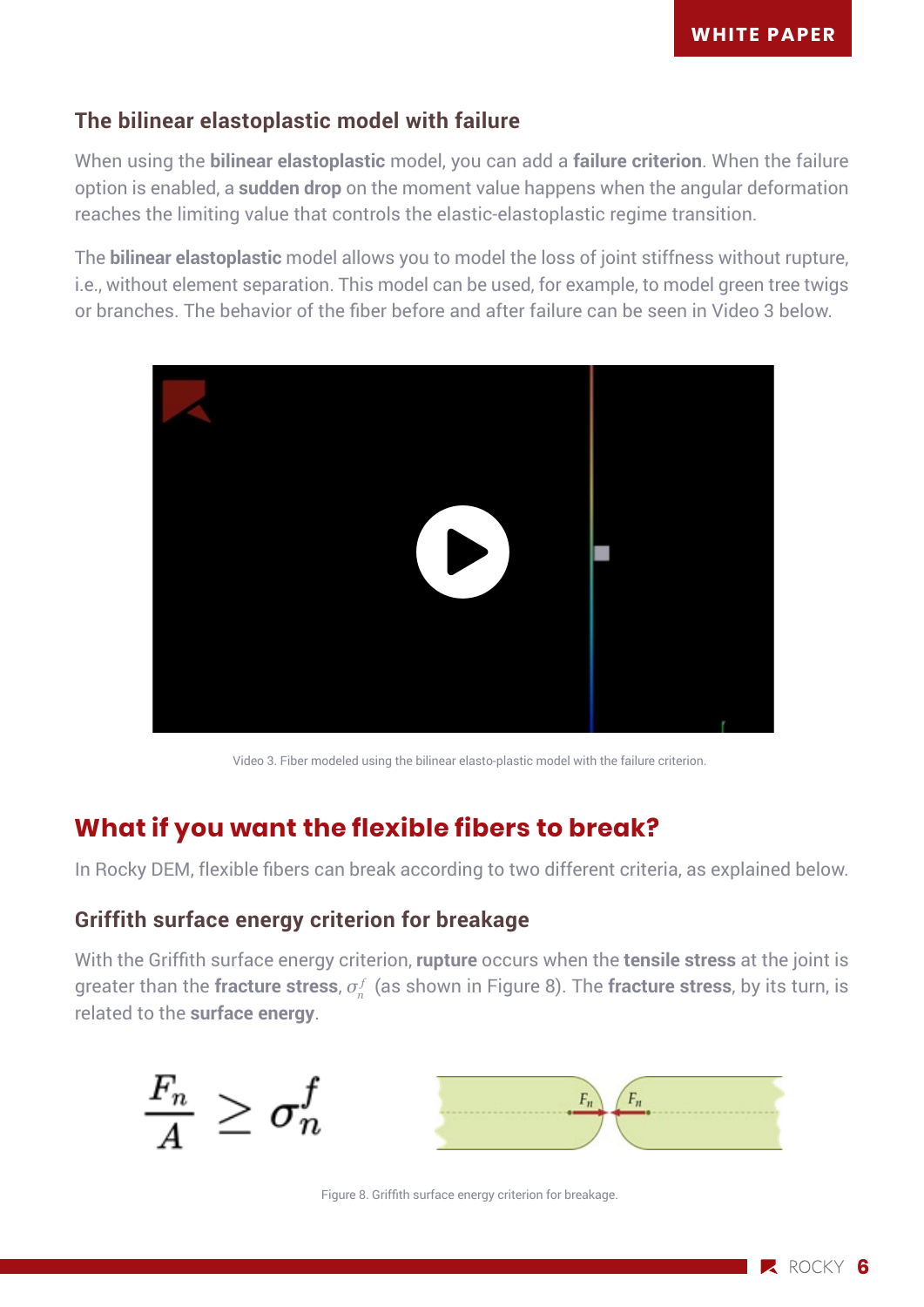

Video 4 below shows an example of fiber breakage using the shear stress criterion.

Video 4. Fiber breakage using the shear stress breakage criterion.

# **What if it is a fluid-driven problem?**

In many cases, in order to predict the particle trajectory, it is important to consider the **fluid forces** acting on particles . For many applications, the fluid drag is the driving force for the fibers in the system.

For fibers, Rocky uses the **Marheineke & Wegener drag model** [2] that was developed for **long slender fibers** immersed in turbulent dilute flows. This model decomposes the force into normal and tangential components and is uniformly valid for all Reynolds number regimes. By taking into account the **fiber orientation** and **alignment** with the incident flow, the the drag coefficient estimate is more accurate.

It is also important to note that the drag is computed **per element**. This is important for fibers with **large aspect ratios**, as the fiber can span different fluid cells, and therefore cross regions with different velocities. Using this approach, the **drag force** for each **segment** is calculated based on the fluid velocity at the centroid of that segment.

The videos below show two cases in which this effect can be clearly seen. In Video 5, the fiber is injected on a **parabolic** flow. If the drag were computed based on the centroid of the fiber, the fiber would move to the right keeping the same shape. But given the drag is computed per segment and as the velocity is higher for the center region, this fiber bends and flows to the right, forming a C shape.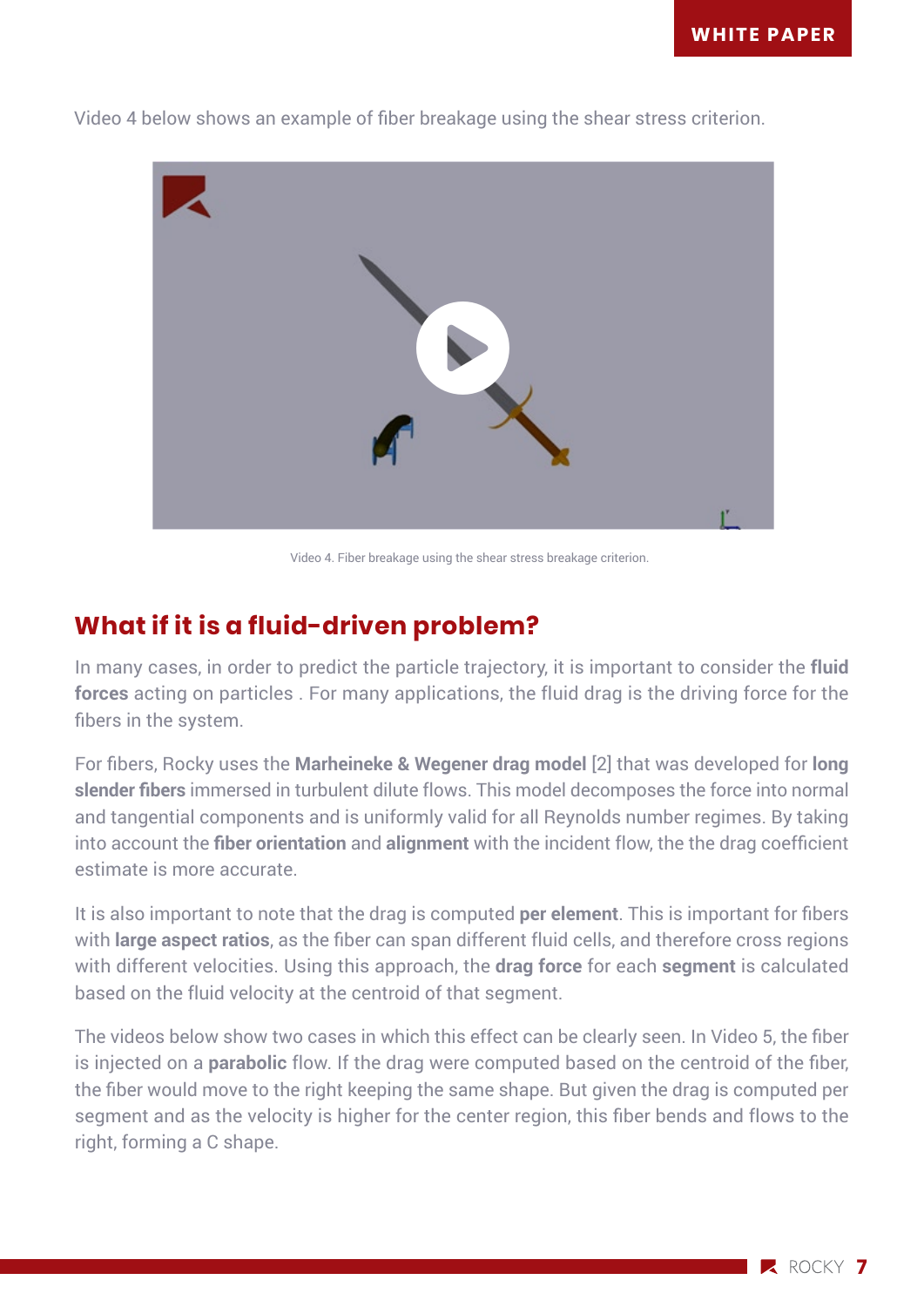

Video 5. Flexible fiber injected in a parabolic flow.

In Video 6, the fiber is placed between two plates, each one moving in a different direction. If the drag were computed based on the centroid of the fiber, it would not move, as the fluid velocity is zero at the center. But as the drag is computed per segment, the fiber rotates.



Video 6. Flexible fiber injected in between two plates moving in opposing directions.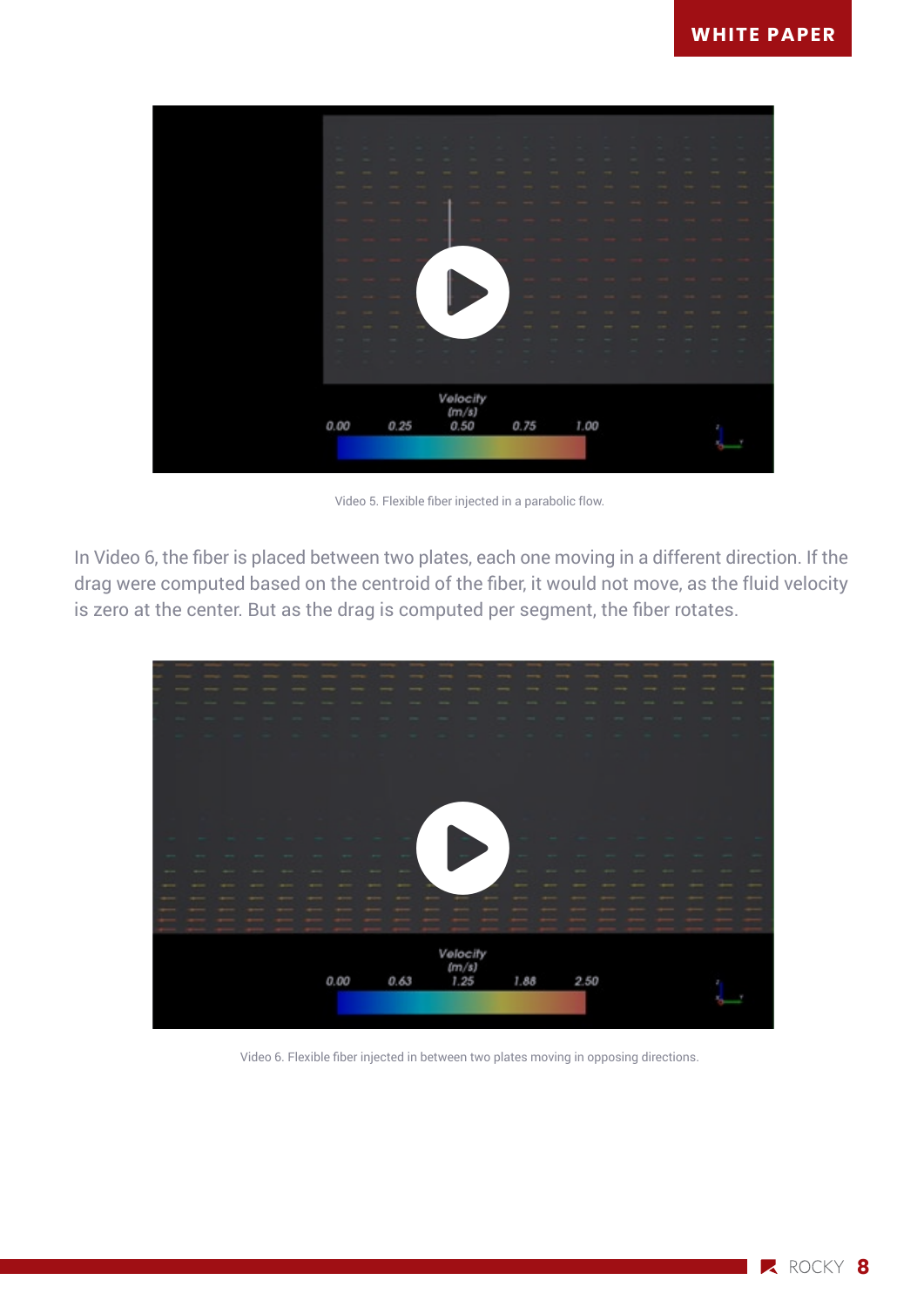## **Model your own flexible fiber**

Given all the models available, you can pick the model and calibrate its coefficients so that your fiber mimics the behavior of your particular material.

In Video 7 below, you can see how fibers with different joint stiffnesses behave differently when impacting the surface while driven by the airflow.



Video 7. Flexible fibers with different joint stiffness behaving differently when impacting the surface while driven by the airflow.

# **Flexible fiber application examples: Expanding the types of problems that DEM can now solve**

## **Hay Tedder Performance**

In the case study shown in Video 8 below, the goal was to model a **hay tedder** and compare different **operating conditions** to ensure proper material handling. Flexible fibers were used to model the hay, and the multi-GPU capability allowed the customer to simulate a large number of fibers.



Video 8: Hay tedder performance analysis using flexible fibers to model the hay.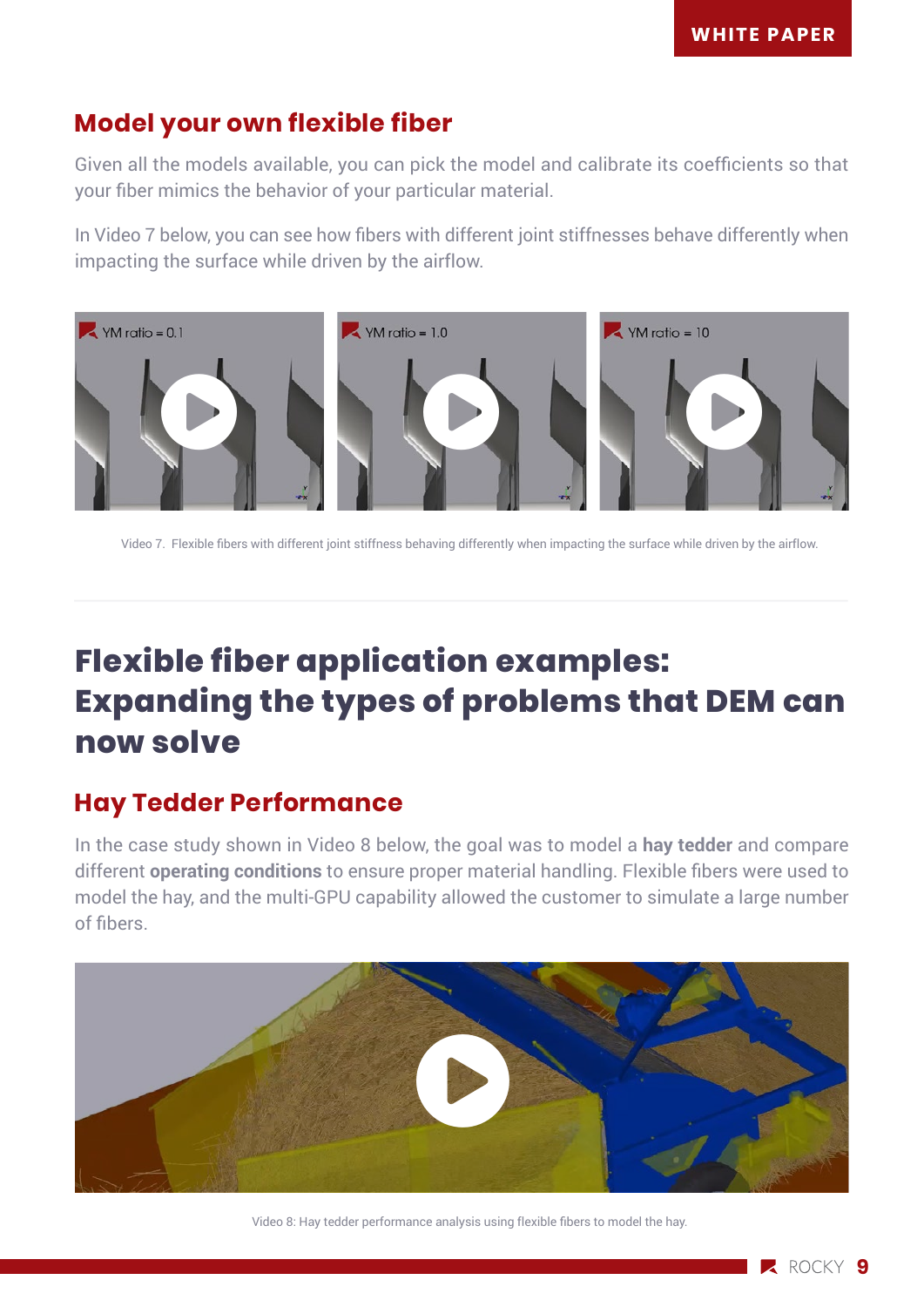### **Harvester Performance**

Video 9 shows simulation a combine harvester header simulation, including hay **breakage** and **plastic deformation** of the stems. Particles were modeled using Rocky DEM custom flexible fiber particle type to model the crop.



Video 9: Combine harvester header simulation including hay breakage and plastic deformation of the stems.

# **Wood Chipper Efficiency**

In the example shown in Video 10 below, the goal was to evaluate the **chipping efficiency** for different **disk rotational speeds** as well as to assess if **clogging** would happen when changing the **wood tonnage**.

Wood branches were modeled using **custom flexible fibers**, and the **wood chopping** was modeled using the **fiber breakage model**.



Video 10. Wood chipper efficiency analysis for different rotational speeds using flexible fibers to model the wood branches

**2** ROCKY 10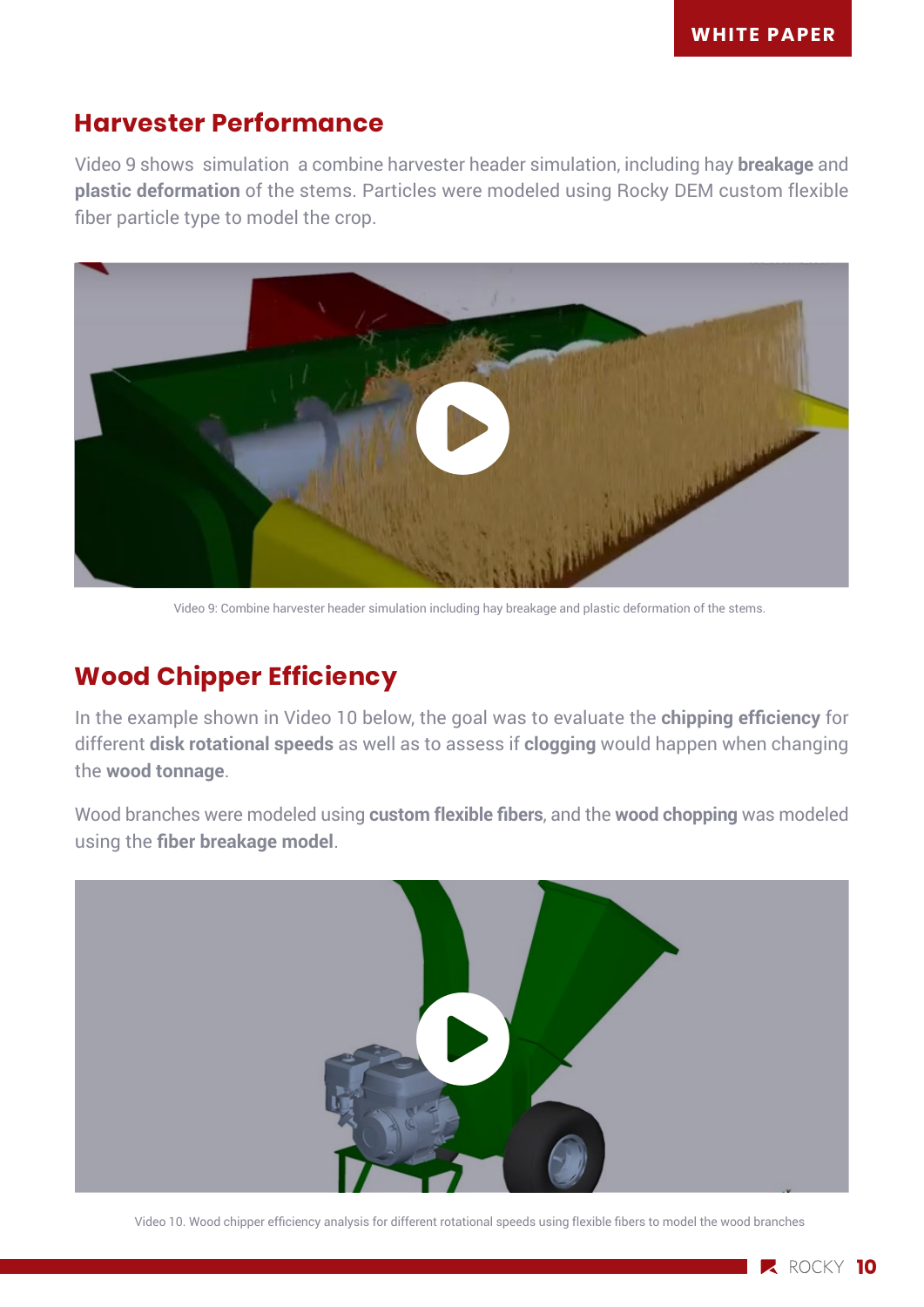# **Fouling of Heat Exchangers**

Video 11 shows a study performed by **Sub-Zero** [3]. Rocky DEM was used combined with Ansys Fluent to understand **heat exchanger** robustness to **fouling**. This understanding is important in that it gives Sub-Zero more freedom to design more compact refrigerating systems with higher energy efficiency and carefree products.

In this case, the **cotton linter fibers** were modeled using flexible fibers. The fluid forces were taken into account using Rocky's one-way coupling with Ansys Fluent, and an adhesion model was added to mimic the electrostatic force acting on the fibers.



Video 11. Understanding fouling on heat exchangers using flexible fibers to model cotton linter fibers.

If you want more details, you can access the full case study [here.](https://rocky.esss.co/library/using-rocky-dem-to-understand-fouling-of-heat-exchangers/)

## **Pet Hair Vacuum Cleaner**

Video 12 below shows a study performed by BISSELL [4] of a pet hair vacuum cleaner. Their goals were to evaluate the performance of geometric design variations, and to reduce the cost of new prototypes and experimental testing.

The simulation shows a **one-way DEM-CFD coupled simulation** of a large number of **pet hair strands** inside a **vacuum cleaner**, depicting behaviors such as **flexibility** and **inter-fiber interactions**. The hair strands were modeled using **flexible fibers** with different diameters, and the fluid field, obtained in Ansys Fluent, was taken into account when solving the particle trajectory inside this multi-cyclonic device.